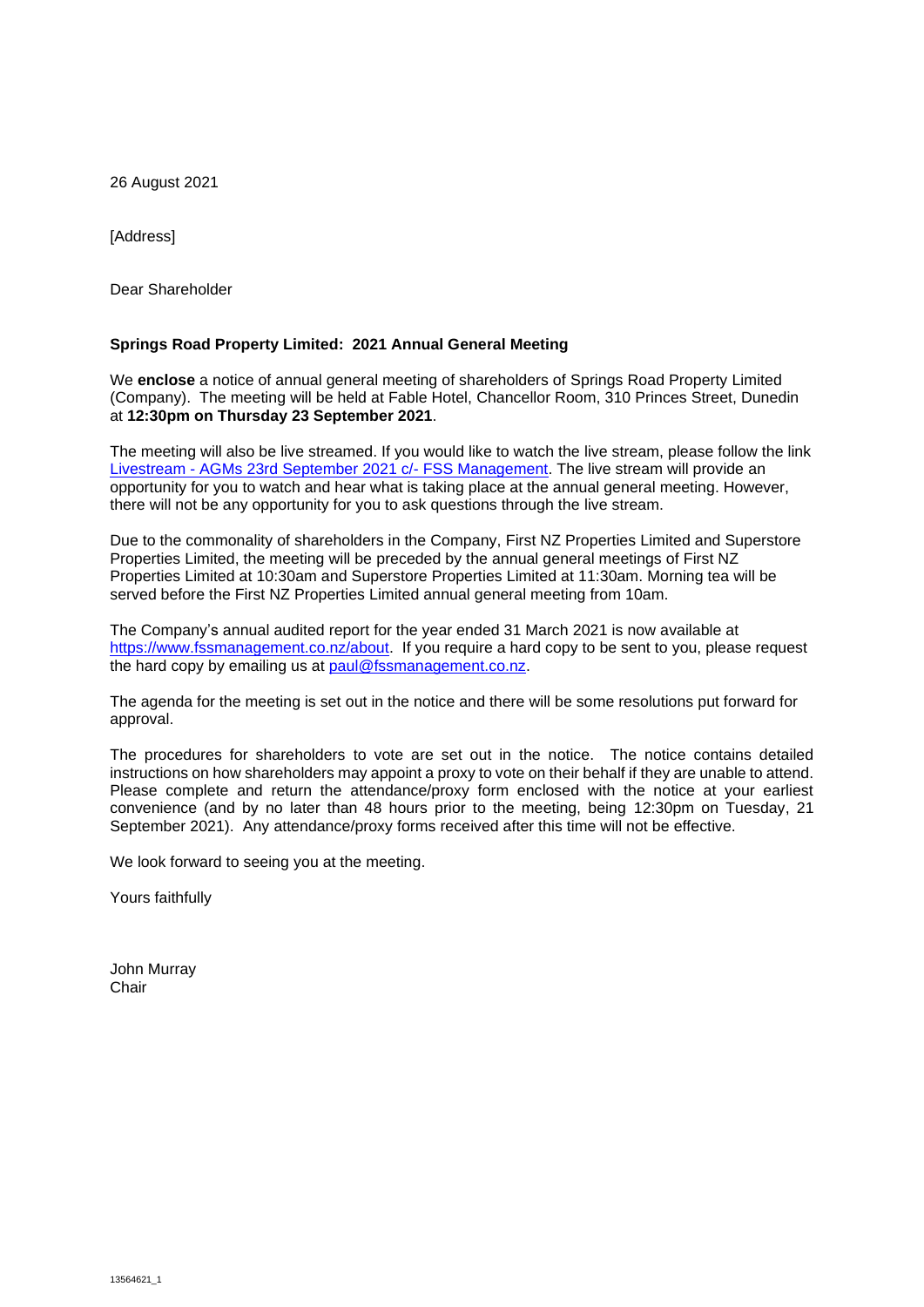#### **NOTICE OF 2021 ANNUAL GENERAL MEETING**

Notice is hereby given that the annual general meeting of shareholders of Springs Road Property Limited (**Company**) will be held at Fable Hotel, Chancellor Room, 310 Princes Street, Dunedin at 12:30pm on Thursday 23 September 2020.

#### **AGENDA**

- A. Chair's introduction
- B. Annual report presentation
- C. Management presentation
- D. Shareholder discussion
- E. Resolutions
- F. Other business

#### **RESOLUTIONS**

To consider and, if thought fit, pass the following ordinary resolutions by not less than a simple majority of the votes of those shareholders entitled to vote and voting on the question:

- 1 **Approval of the minutes from the 2020 annual general meeting:** That the minutes of the 2020 annual general meeting held on 28 September 2020 at the Rutherford Hotel, Nelson be approved.
- 2 **Approval of the 2021 annual report:** That the Company's 2021 annual report be approved.
- 3 **Appointment and remuneration of auditor:** That BDO Christchurch be appointed as the Company's auditors and that the manager of the Company be authorised to fix the fees and expenses of the Company's auditors.

#### **PROCEDURAL NOTES**

#### **Proxies**

A shareholder may exercise the right to vote by being present in person or represented by proxy. Any shareholder who is entitled to attend and vote at the meeting may appoint a proxy to attend and vote on their behalf. A corporation which is a shareholder may appoint a representative to attend the meeting on its behalf in the same manner as it could appoint a proxy. A proxy does not need to be a shareholder of the Company. A proxy form can be returned by delivery, mail, or email (as set out below).

The Chair of the Company is prepared to act as proxy. Where the Chair is appointed as discretionary proxy, he intends to vote in favour of all the resolutions.

To appoint a proxy, you should complete and sign the **enclosed** attendance/proxy form and return it by delivery, mail, or email to:

**By delivery:** Springs Road Property Limited c/- The Manager FSS Management Ltd 126 Tahunanui Drive Tahunanui Nelson

**By mail:** Springs Road Property Limited c/- The Manager FSS Management Ltd PO Box 9013 Nelson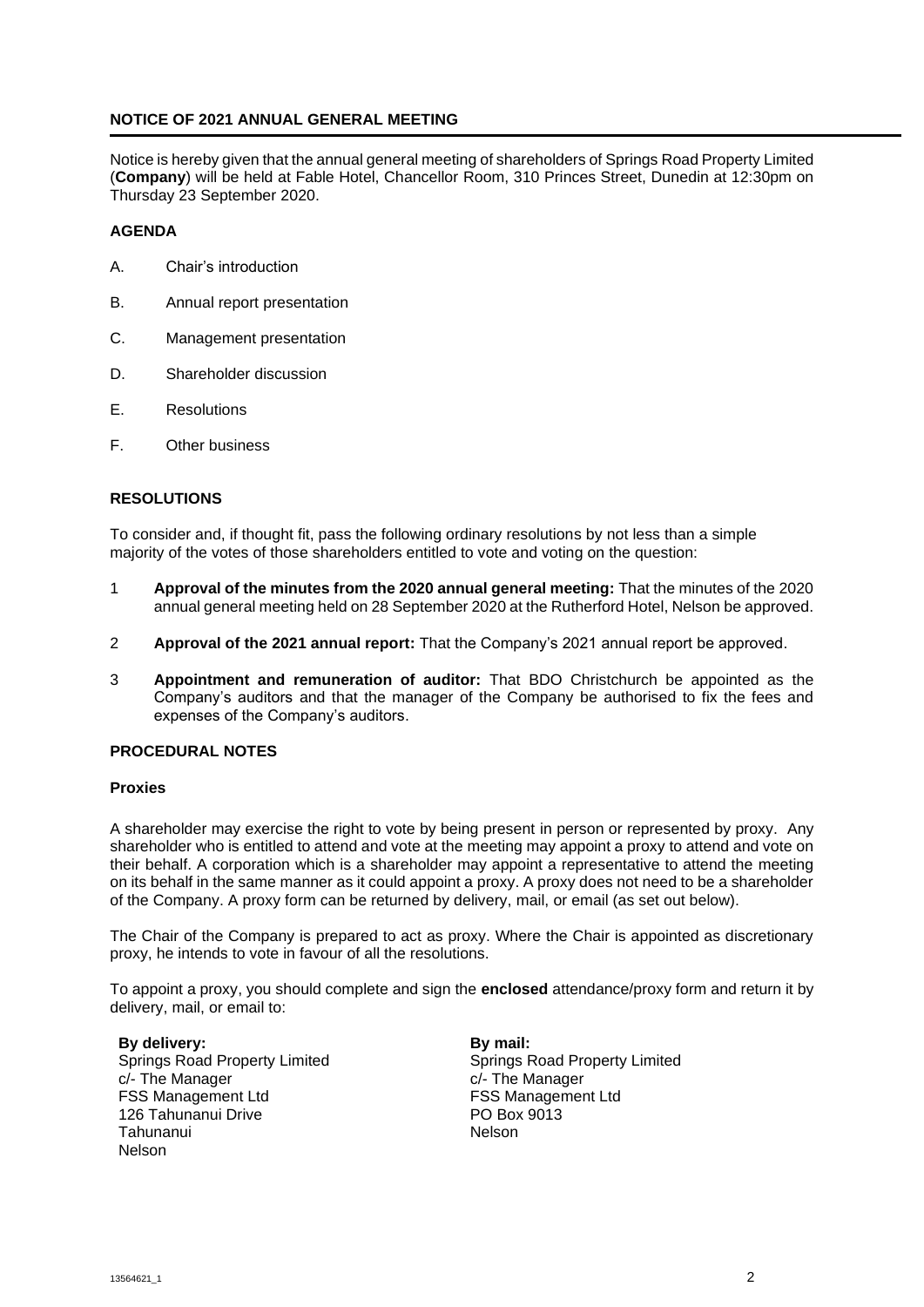**By email:** [paul@fssmanagement.co.nz](mailto:paul@fssmanagement.co.nz) (please put the words "Springs Road Property Limited attendance/proxy form" in the subject line for easy identification).

The completed attendance/proxy form must be received by the Company no later than 48 hours before the meeting, being 12:30pm on Tuesday 21 September 2021.

#### **Voting entitlements**

Voting entitlements at the meeting will be determined by reference to the Company's share register as at 48 hours prior to the meeting (being 12:30pm on Tuesday 21 September 2021). The only persons entitled to vote at the meeting will be the persons who are registered as shareholders of the Company at that time and the only voting rights which may be exercised at the meeting are those attaching to shares which are registered at that time.

#### **Approval requirements**

Resolutions 1, 2 and 3 in the notice of meeting will be passed by an ordinary resolution of shareholders. An ordinary resolution will be passed by approval of a simple majority of votes of those shareholders entitled to vote and voting on the question (in person or by proxy).

#### **Covid 19 Lockdown**

If this meeting is required to be postponed due to issues related to COVID-19 we will advise you of the alternative time and location of the new annual general meeting as soon as possible.

#### **EXPLANATORY NOTES**

#### **Resolution 1: Approval of minutes from 2020 annual general meeting**

Resolution 1 seeks approval of the shareholders by ordinary resolution of the minutes of the annual general meeting held on 28 September 2020. A copy of those minutes is available on [https://www.fssmanagement.co.nz/about.](https://www.fssmanagement.co.nz/about)

#### **Resolution 2: Approval of 2021 annual report**

Resolution 2 seeks approval of the shareholders by ordinary resolution of the Company's annual report for the year ended 31 March 2021 (including the financial statements for the year ended 31 March 2021).

A copy of the annual report is available at [www.fssmanagement.co.nz](http://www.fssmanagement.co.nz/) (under the About/Financial Reports headings). If you require a hard copy be sent to you, please request the hard copy by emailing us at [Paul@fssmanagement.co.nz.](mailto:Paul@fssmanagement.co.nz)

#### **Resolution 3: Appointment and remuneration of auditor**

Findex (previously Crowe Horwath) has been the auditor of the Company for the past 6 years. Generally, the Company changes auditors every 5 years.

Resolution 3 therefore seeks approval of the shareholders by ordinary resolution to change the auditor to BDO Christchurch and that the manager fix the fees and expenses of the Company's auditor.

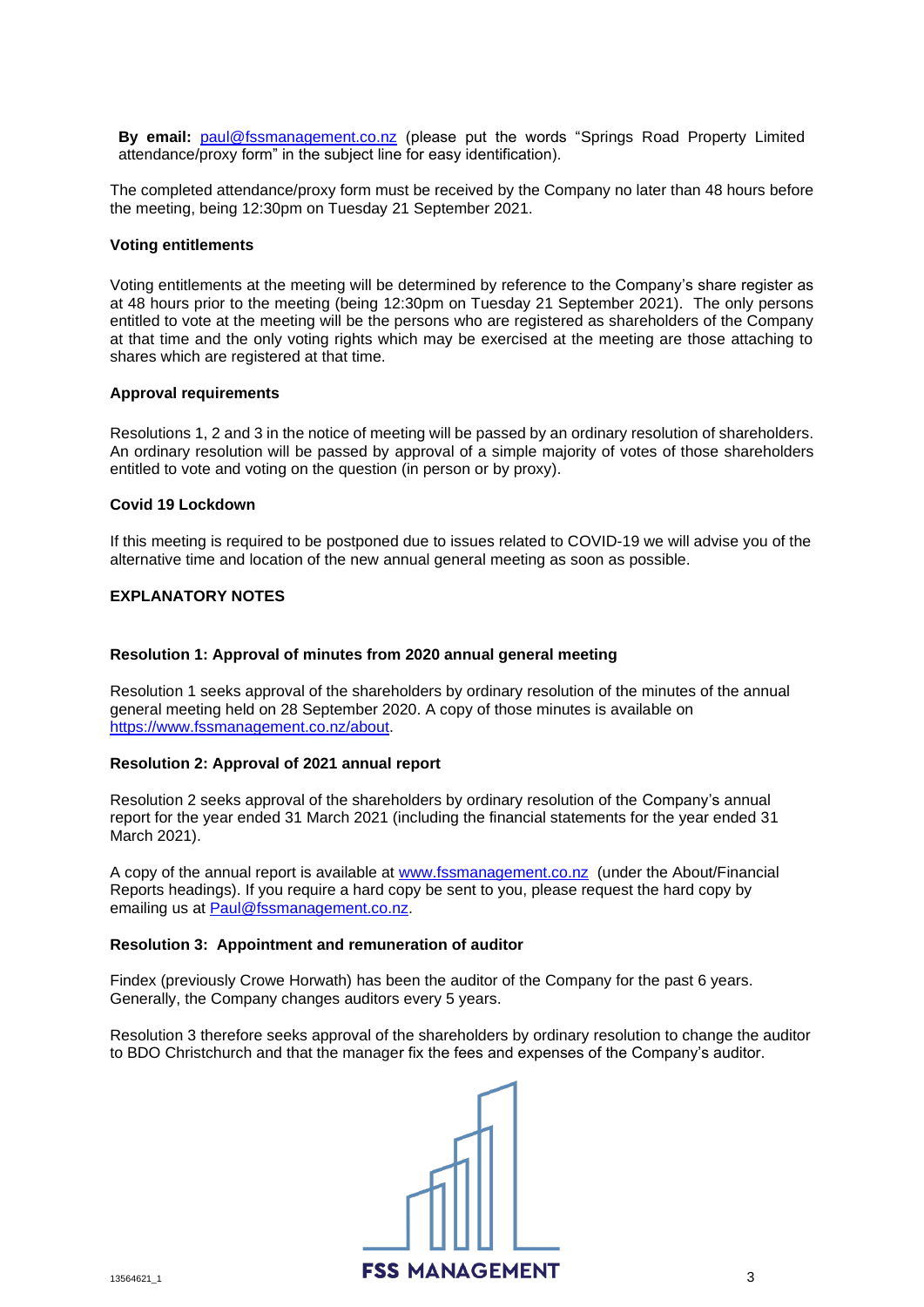# **Springs Road Property Limited**

| By delivery:                  |
|-------------------------------|
| c/- The Manager               |
| <b>FSS Management Limited</b> |
| 126 Tahunanui Drive           |
| Tahunanui                     |
| <b>Nelson</b>                 |

**By mail:** c/- The Manager FSS Management Limited PO Box 9013 Nelson

**By email:** [paul@fssmanagement.co.nz](mailto:paul@fssmanagement.co.nz)

## **Attendance/Proxy Form**

Please complete this form and return it by one of the methods stated above by 12:30pm on Tuesday 21 September 2021 if registering a proxy vote. Any proxy forms received after this time will not be effective.

### **Section 1: SHAREHOLDER DETAILS**

**Full Name:** 

**Shares:** 

#### **Section 2: RSVP**

 $\Box$  I will be attending the annual general meeting at 12:30pm.

 $\Box$  I would like to join the Directors and Management at 10.00am for morning tea before the meeting.

#### **Name of Attendee/s:**

**……………………………………………………………………………………………………………………… ………………………………………………………………………………………………………………………** 

**Number Attending: ……………………………………………** 

 $\Box$  Please accept my/our apology, I/we are unable to attend. Details of my/our proxy are set out below.

#### **Section 3: PROXY APPOINTMENT**

(Please note that if the shares are held jointly, the appointment made in this section is made on behalf of the joint holding).

I appoint:

| $\Box$<br>or | The Chair of the Company |
|--------------|--------------------------|
| $\Box$       | <b>Full Name</b>         |
|              |                          |
|              | <b>Full address</b>      |
|              | <br>.                    |